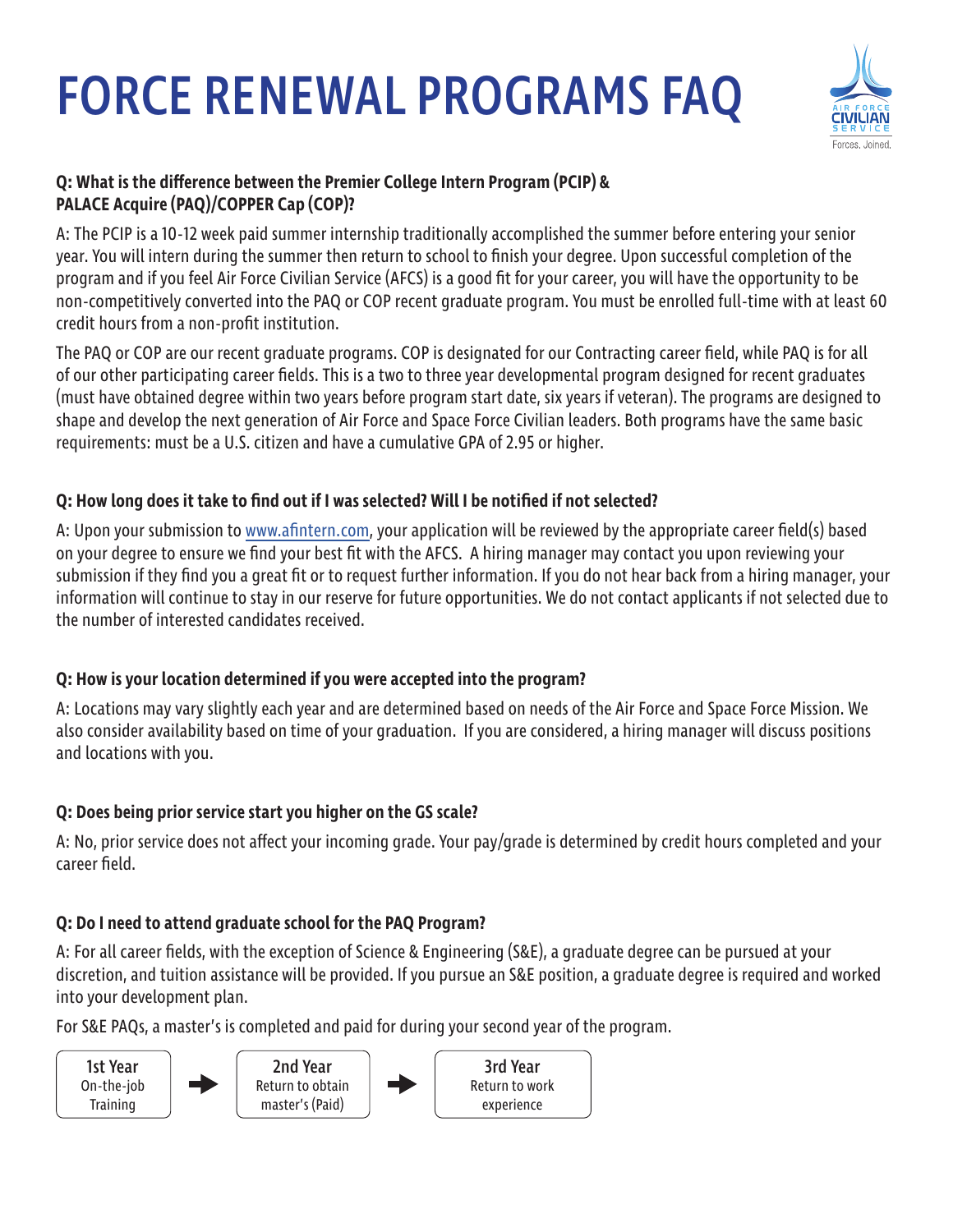#### **Q: Does PAQ require interviews?**

A: Our hiring managers will communicate with you formally or informally if you are being considered for employment. Some career fields may conduct more structured/formal interviews (i.e., Office of Special Investigations).

#### **Q: Are there any medical or physical requirements?**

A: There are no medical or physical requirements for our intern programs. There is one exception with the Office of Special Investigations. This is our special agent career field, and applicants will have to pass a physical test.

#### **Q: If we met an AFCS recruiter at a career fair and emailed our resume/transcripts, should we still complete an online application?**

A: We suggest you do apply, and in the "additional comments," mention you met the recruiter. It could help our hiring managers get your information to the right person.

#### **Q: Do your programs provide student loan repayment?**

A: Yes, our recent graduate positions (PALACE Acquire and COPPER Cap) provide student loan repayment to federal loans of up to \$30,000.

#### **Q: Are the internships virtual?**

A: We aim for all of our interns to have an in-person experience. With the exception of summer 2020, we have executed the PCIP in-person.

## **Q: Is PCIP only for full-time students?**

A: Yes, to qualify for PCIP, you must be enrolled full-time. Other qualifications are: U.S. citizen, cumulative GPA of 2.95 or higher, and able to pass a background check (funded by Air Force).

#### **Q: Is the PCIP only for undergraduate students? Is PALACE Acquire PAQ/COP only for graduate students? The website says that PCIP also considers graduate students. Could you please clarify?**

A: PCIP considers students currently enrolled full-time pursuing a four-year undergraduate degree or currently enrolled fulltime in their master's program. The PAQ/COP programs consider recently graduated students (who obtain a degree within the past two years before the program start date, six years if veteran) with either a bachelor's or master's degree.

## **Q: Are all types of internship positions available at all Air Force locations?**

A: Locations vary each year depending on the career field. A hiring manager can assist with determining a location that fits your needs and the Air Force's needs.

#### **Q: Should the resume be in federal format or traditional format?**

A: Submitted resumes do not have to be in federal format. You can utilize the USAJobs resume builder to assist in your resume, if desired. However, a non-federal format is perfectly acceptable. (NOTE: do not include a photo, ensure you provide good contact information, and list your cumulative GPA, graduation date, and degree where it is easily readable).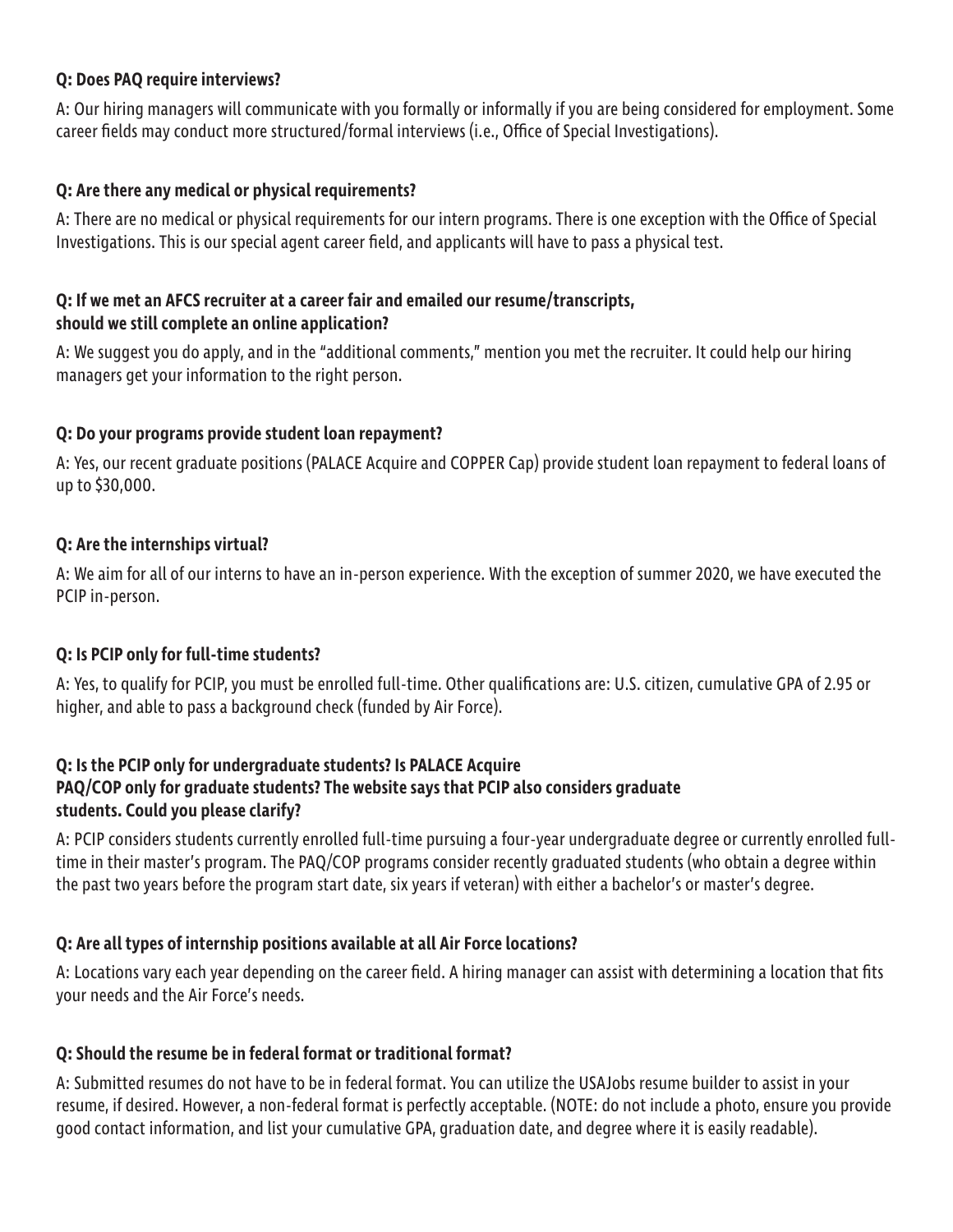## **Q: What are some jobs with signing bonuses?**

A: Not all positions come with sign-on bonuses. Some positions that may are positions in the Science & Engineering field or positions in hard-to-fill locations, e.g., Los Angeles AFB.

## **Q: How do I apply for PCIP and/or the PAQ or COP Program?**

A: Visit [www.afintern.com](http://www.afintern.com) and utilize the 'Apply Now' button. You will be asked to answer the questionnaire then asked to submit your resume and transcripts (unofficial is acceptable).

Your information will be distributed to the different career fields & hiring managers who will reach out to you if they are considering you or need more information. These programs are very competitive, and we receive many applications, so only those who are considered will be contacted by the hiring manager.

# **Q: Is it possible to do the PAQ program with Space Force?**

A: Yes, some positions work with Space Force, and it varies with career field and location.

# **Q: Can I submit unofficial transcripts for my application?**

A: Yes, unofficial transcripts are acceptable as long as they reflect your cumulative GPA.

# **Q: Will the internship turn into a potential job afterward?**

A: A successful completion of either the PCIP or PAQ/COP intern programs can lead to further permanent career opportunities with the AFCS.

## **Q: Is a cover letter along with a resume always required for intern positions?**

A: No, a cover letter is not needed or required for our applications.

## **Q: On the AFCS website, it says, "Bachelor of Science graduates undergo a three-year development and training program, which includes one year of graduate studies relating to selected STEM disciplines." Is this graduate study done at a local university, and do you work full time while taking classes?**

A: Your graduate studies will be done at an approved university and will be paid for. You do not work during that year of studies and you will continue to receive your salary.

# **Q: How would you apply to a specific installation or are you relocated depending on where you're needed?**

A: Locations vary each year depending on the career field and their needs. A hiring manager can assist with determining a location that fits your needs and the Air Force's needs. You may also add a note in the comments section of the application so that any potential hiring managers can see your interests.

# **Q: Do you apply for the intern programs through USAJobs?**

A: USAJobs is used for Job Opportunity Announcements. You may apply through USAJobs, but we also recommend that you apply through [www.afintern.com](http://www.afintern.com) as well.